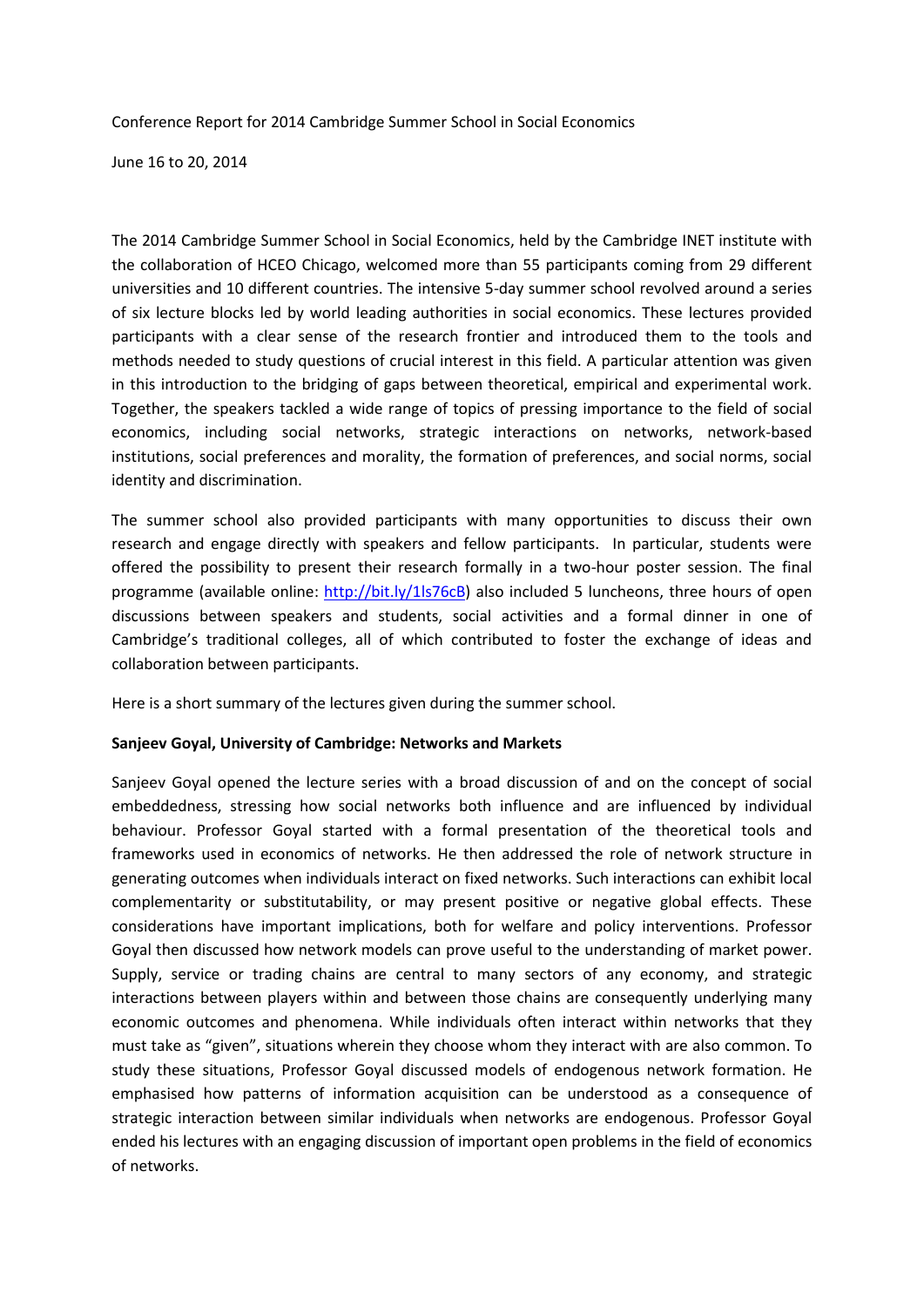## **Lawrence Blume, Cornell University: Economic Models and Network Science**

Larry Blume began his lectures by arguing that network models in economics offered a tractable and natural means to bridge the gap between classical economic models – which are "all about how people make choices" – and the traditional approach in sociology – which is all about "why people don't have any choices to make" (Duesenberry, 1960). His lectures focused on the role of social structure in generating aggregate phenomena (e.g. juvenile criminality) through individuals' interactions and *peer effects*, i.e. when individuals are directly influenced in their choices by their peers' choices and actions. Professor Blume then presented some important theoretical tools to the study of social networks and investigated some of their recurrent features and properties, including in particular the "small world" proprety and homophily. Professor Blume concluded his lectures with a discussion of different types of network effects (social learning, network externalities and social norms), and examined the challenges to empirically identifying these effects.

#### **Armin Falk, Bonn University: Personality and Morality**

Armin Falk opened his lectures by presenting morality as a promising, yet generally overlooked, topic of research for economists. He presented moral behaviour as the outcome of the interaction between individual conscience and contextual and institutional determinants. The first part of Professor Falk's lectures focused primarily on recent experimental work addressing the role of institutional determinants in moral behaviour. Such determinants include markets institutions and diffused pivotality in group decisions. He showed that people's willingness to act in a prosocial or moral manner can be manipulated in important ways simply by varying different features of their immediate environment. In the second part of his lectures, Professor Falk explored how heterogeneity in preferences can shed light on important economic outcomes. While traditional models in economics tend to take preferences for given and focus on changes in incentives to explain behaviour, he argued that preferences formation can be seen as an endogenous process.

### **Shachar Kariv, University of California (Berkeley): Distributional Preferences**

Distributional preferences – that is, individuals' preferences over how resources are distributed over a population of agents, including themselves – shape in important ways individuals' opinions about a wide range of issues, including in particular governments' redistributive and social policies. We cannot assess the optimality and desirability of these policies, argued Shachar Kariv during his lectures, without a thorough understanding of people's distributional preferences. Professor Kariv presented a simple theoretical framework and an experimental design aiming to disentangle subjects' different motivations and preferences. He classified subjects along two axes, namely the equality-efficiency axe and the fair-minded-selfish axe. He then explored how distributional preferences were related to individual characteristics as well as to voting patterns, and how distributional preferences could be affected by economic shocks (e.g. booms or recessions). Professor Kariv concluded his lectures with a discussion of *moral* preferences, defined as an individual's preferences in the "original position" or "behind the veil of ignorance" (in Rawls' and Harsanyi's sense), and their implications for individual choice.